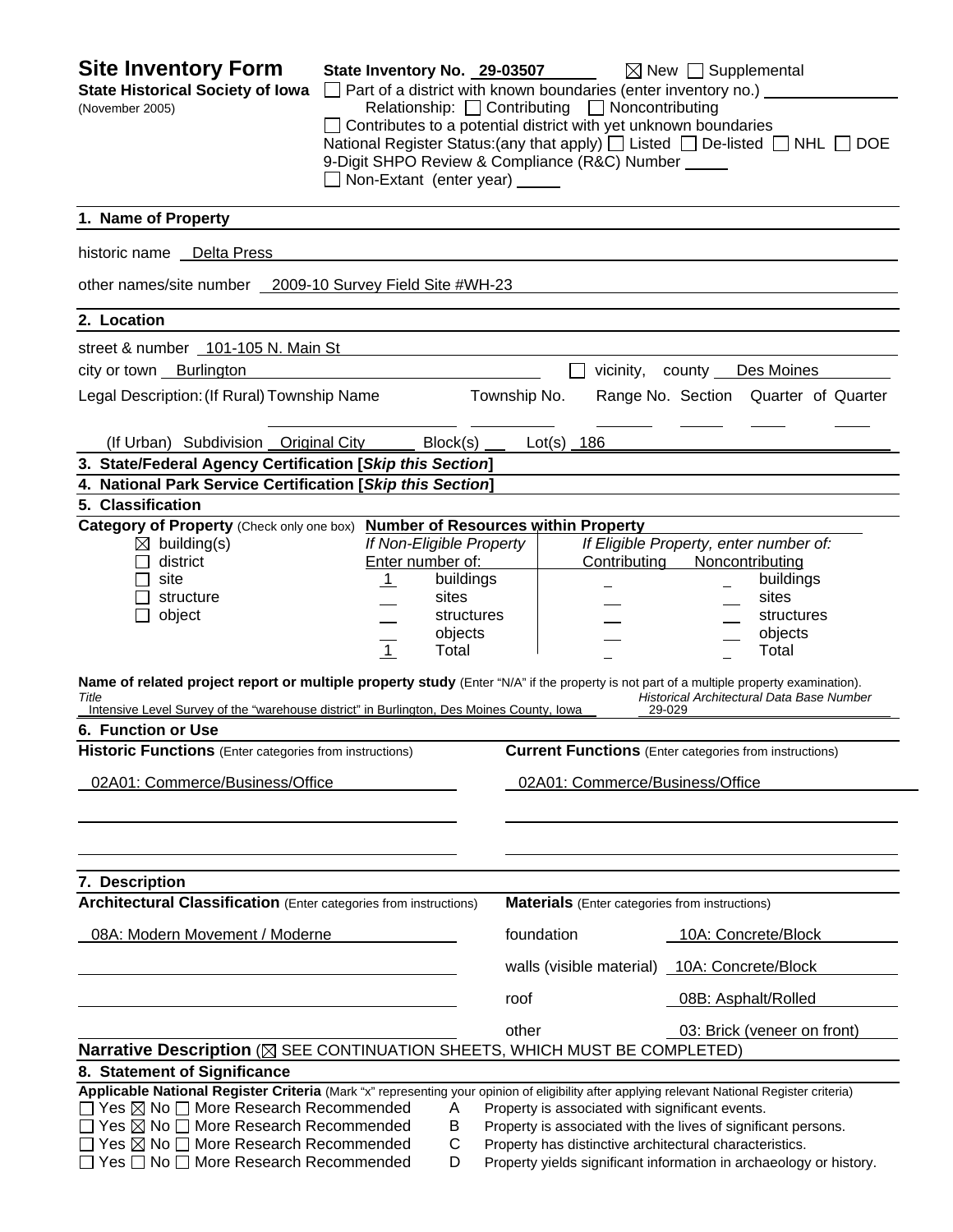| County<br>Des Moines<br>Address 101 N. Main St                                                                                                                                                                                                                                                                                                                                                                                                                                                                                                                                                                                                                                                                                                                                                                                                                                                                                                                                                                                                                                                                                                                                                                                                                                                                                                                                                                                                                                                                                                                                                                                                                                                  | Site Number 29-03507                                                        |
|-------------------------------------------------------------------------------------------------------------------------------------------------------------------------------------------------------------------------------------------------------------------------------------------------------------------------------------------------------------------------------------------------------------------------------------------------------------------------------------------------------------------------------------------------------------------------------------------------------------------------------------------------------------------------------------------------------------------------------------------------------------------------------------------------------------------------------------------------------------------------------------------------------------------------------------------------------------------------------------------------------------------------------------------------------------------------------------------------------------------------------------------------------------------------------------------------------------------------------------------------------------------------------------------------------------------------------------------------------------------------------------------------------------------------------------------------------------------------------------------------------------------------------------------------------------------------------------------------------------------------------------------------------------------------------------------------|-----------------------------------------------------------------------------|
| <b>Burlington</b><br>City                                                                                                                                                                                                                                                                                                                                                                                                                                                                                                                                                                                                                                                                                                                                                                                                                                                                                                                                                                                                                                                                                                                                                                                                                                                                                                                                                                                                                                                                                                                                                                                                                                                                       | District Number ___________                                                 |
| <b>Criteria Considerations</b><br>$\Box$ A Owned by a religious institution or used<br>$\Box$ E A reconstructed building, object, or structure.<br>for religious purposes.<br>$\Box$ F A commemorative property.<br>B Removed from its original location.<br>C A birthplace or grave.<br>50 years.<br>D A cemetery                                                                                                                                                                                                                                                                                                                                                                                                                                                                                                                                                                                                                                                                                                                                                                                                                                                                                                                                                                                                                                                                                                                                                                                                                                                                                                                                                                              | $\Box$ G Less than 50 years of age or achieved significance within the past |
| Areas of Significance (Enter categories from instructions)<br><b>Significant Dates</b><br><b>Construction date</b><br>1955<br>Other dates, including renovation                                                                                                                                                                                                                                                                                                                                                                                                                                                                                                                                                                                                                                                                                                                                                                                                                                                                                                                                                                                                                                                                                                                                                                                                                                                                                                                                                                                                                                                                                                                                 | $\Box$ check if circa or estimated date                                     |
| <b>Architect/Builder</b><br><b>Significant Person</b><br>(Complete if National Register Criterion B is marked above)<br>Architect<br><b>Builder</b>                                                                                                                                                                                                                                                                                                                                                                                                                                                                                                                                                                                                                                                                                                                                                                                                                                                                                                                                                                                                                                                                                                                                                                                                                                                                                                                                                                                                                                                                                                                                             |                                                                             |
|                                                                                                                                                                                                                                                                                                                                                                                                                                                                                                                                                                                                                                                                                                                                                                                                                                                                                                                                                                                                                                                                                                                                                                                                                                                                                                                                                                                                                                                                                                                                                                                                                                                                                                 |                                                                             |
| Narrative Statement of Significance ( $\boxtimes$ SEE CONTINUATION SHEETS, WHICH MUST BE COMPLETED)                                                                                                                                                                                                                                                                                                                                                                                                                                                                                                                                                                                                                                                                                                                                                                                                                                                                                                                                                                                                                                                                                                                                                                                                                                                                                                                                                                                                                                                                                                                                                                                             |                                                                             |
| 9. Major Bibliographical References                                                                                                                                                                                                                                                                                                                                                                                                                                                                                                                                                                                                                                                                                                                                                                                                                                                                                                                                                                                                                                                                                                                                                                                                                                                                                                                                                                                                                                                                                                                                                                                                                                                             |                                                                             |
| Bibliography $\boxtimes$ See continuation sheet for citations of the books, articles, and other sources used in preparing this form                                                                                                                                                                                                                                                                                                                                                                                                                                                                                                                                                                                                                                                                                                                                                                                                                                                                                                                                                                                                                                                                                                                                                                                                                                                                                                                                                                                                                                                                                                                                                             |                                                                             |
| 10. Geographic Data<br><b>UTM References (OPTIONAL)</b>                                                                                                                                                                                                                                                                                                                                                                                                                                                                                                                                                                                                                                                                                                                                                                                                                                                                                                                                                                                                                                                                                                                                                                                                                                                                                                                                                                                                                                                                                                                                                                                                                                         |                                                                             |
| Zone<br>Easting<br>Northing<br>Zone<br>Easting                                                                                                                                                                                                                                                                                                                                                                                                                                                                                                                                                                                                                                                                                                                                                                                                                                                                                                                                                                                                                                                                                                                                                                                                                                                                                                                                                                                                                                                                                                                                                                                                                                                  | Northing                                                                    |
| $\overline{2}$<br>1                                                                                                                                                                                                                                                                                                                                                                                                                                                                                                                                                                                                                                                                                                                                                                                                                                                                                                                                                                                                                                                                                                                                                                                                                                                                                                                                                                                                                                                                                                                                                                                                                                                                             |                                                                             |
| 3<br>4                                                                                                                                                                                                                                                                                                                                                                                                                                                                                                                                                                                                                                                                                                                                                                                                                                                                                                                                                                                                                                                                                                                                                                                                                                                                                                                                                                                                                                                                                                                                                                                                                                                                                          |                                                                             |
| See continuation sheet for additional UTM references or comments                                                                                                                                                                                                                                                                                                                                                                                                                                                                                                                                                                                                                                                                                                                                                                                                                                                                                                                                                                                                                                                                                                                                                                                                                                                                                                                                                                                                                                                                                                                                                                                                                                |                                                                             |
| 11. Form Prepared By                                                                                                                                                                                                                                                                                                                                                                                                                                                                                                                                                                                                                                                                                                                                                                                                                                                                                                                                                                                                                                                                                                                                                                                                                                                                                                                                                                                                                                                                                                                                                                                                                                                                            |                                                                             |
|                                                                                                                                                                                                                                                                                                                                                                                                                                                                                                                                                                                                                                                                                                                                                                                                                                                                                                                                                                                                                                                                                                                                                                                                                                                                                                                                                                                                                                                                                                                                                                                                                                                                                                 |                                                                             |
| name/title _David Roed, Volunteer                                                                                                                                                                                                                                                                                                                                                                                                                                                                                                                                                                                                                                                                                                                                                                                                                                                                                                                                                                                                                                                                                                                                                                                                                                                                                                                                                                                                                                                                                                                                                                                                                                                               | Rebecca Lawin McCarley, Consultant, Davenport, IA                           |
| organization _ Burlington Historic Preservation Commission                                                                                                                                                                                                                                                                                                                                                                                                                                                                                                                                                                                                                                                                                                                                                                                                                                                                                                                                                                                                                                                                                                                                                                                                                                                                                                                                                                                                                                                                                                                                                                                                                                      | date 03-03-2010                                                             |
| street & number<br>City Hall, 400 Washington Street                                                                                                                                                                                                                                                                                                                                                                                                                                                                                                                                                                                                                                                                                                                                                                                                                                                                                                                                                                                                                                                                                                                                                                                                                                                                                                                                                                                                                                                                                                                                                                                                                                             | telephone 319-753-8158                                                      |
| <b>Burlington</b><br>city or town                                                                                                                                                                                                                                                                                                                                                                                                                                                                                                                                                                                                                                                                                                                                                                                                                                                                                                                                                                                                                                                                                                                                                                                                                                                                                                                                                                                                                                                                                                                                                                                                                                                               | zip code 52601<br>state lowa                                                |
| ADDITIONAL DOCUMENTATION (Submit the following items with the completed form)                                                                                                                                                                                                                                                                                                                                                                                                                                                                                                                                                                                                                                                                                                                                                                                                                                                                                                                                                                                                                                                                                                                                                                                                                                                                                                                                                                                                                                                                                                                                                                                                                   |                                                                             |
| <b>FOR ALL PROPERTIES</b><br>Map: showing the property's location in a town/city or township.<br>1.<br>Site plan: showing position of buildings and structures on the site in relation to public road(s).<br>2.<br>Photographs: representative black and white photos. If the photos are taken as part of a survey for which the Society is to be<br>3.<br>curator of the negatives or color slides, a photo/catalog sheet needs to be included with the negatives/slides and the following<br>needs to be provided below on this particular inventory site:<br>Roll/slide sheet #<br>Frame/slot #<br>Roll/slide sheet #<br>Frame/slot #<br>Roll/slide sheet #<br>Frame/slot #<br>$\boxtimes$ See continuation sheet or attached photo & slide catalog sheet for list of photo roll or slide entries.<br>$\boxtimes$ Photos/illustrations without negatives are also in this site inventory file.<br>FOR CERTAIN KINDS OF PROPERTIES, INCLUDE THE FOLLOWING AS WELL<br>Farmstead & District: (List of structures and buildings, known or estimated year built, and contributing or noncontributing status)<br>1.<br>2.<br>Barn:<br>A sketch of the frame/truss configuration in the form of drawing a typical middle bent of the barn.<br>а.<br>A photograph of the loft showing the frame configuration along one side.<br>b.<br>A sketch floor plan of the interior space arrangements along with the barn's exterior dimensions in feet.<br>State Historic Preservation Office (SHPO) Use Only Below This Line<br>Concur with above survey opinion on National Register eligibility: $\Box$ Yes $\Box$ No<br>This is a locally designated property or part of a locally designated district. | Date Taken<br>Date Taken<br>Date Taken<br>More Research Recommended         |
|                                                                                                                                                                                                                                                                                                                                                                                                                                                                                                                                                                                                                                                                                                                                                                                                                                                                                                                                                                                                                                                                                                                                                                                                                                                                                                                                                                                                                                                                                                                                                                                                                                                                                                 |                                                                             |
| Comments:                                                                                                                                                                                                                                                                                                                                                                                                                                                                                                                                                                                                                                                                                                                                                                                                                                                                                                                                                                                                                                                                                                                                                                                                                                                                                                                                                                                                                                                                                                                                                                                                                                                                                       |                                                                             |
| Evaluated by (name/title):                                                                                                                                                                                                                                                                                                                                                                                                                                                                                                                                                                                                                                                                                                                                                                                                                                                                                                                                                                                                                                                                                                                                                                                                                                                                                                                                                                                                                                                                                                                                                                                                                                                                      | Date:                                                                       |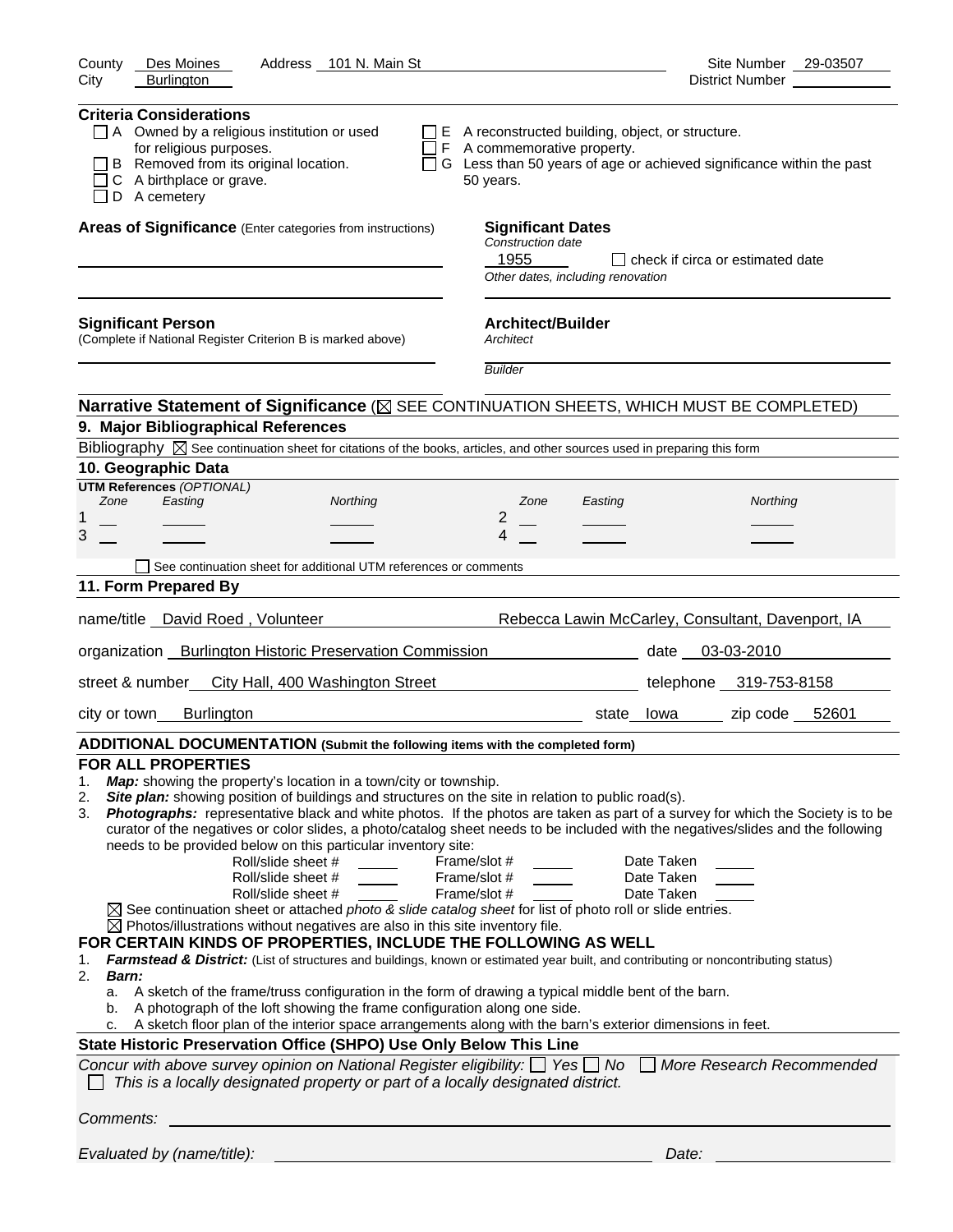## **Iowa Site Inventory Form** Related District Number **Related District Number Continuation Sheet**

Page 1

| Delta Press            | Des Moines |
|------------------------|------------|
| Name of Property       | County     |
| 101-105 N. Main Street | Burlington |
| Address                | City       |

#### **7. Narrative Description**

This is a one-story building with three storefront spaces. Siding has been applied over the original materials on the façade, with the exception of the 101 storefront (originally Delta Press office). This storefront retains original brick and glass block windows. The upper portion has applied siding that connects this storefront with the 103 storefront. Different siding on the 105 storefront now separates this portion from the remaining building, originally an unified design. The storefront configurations reflect the original design, though the 103 windows have been replaced. The concrete block construction is exposed on the south and west sides of the building. Original multi-light metal windows are found on the south elevation, as well as one on the rear (west) elevation. Large garage door openings are found on the south and west as well. The party wall on the north side has a large mural.

#### **8. Narrative Statement of Significance**

This one-story building was constructed for Delta Press in 1955. Historic photographs show that it was a Moderne design, with three storefront spaces. The rear portion of the building was devoted to the printing company. It was designed specifically for this use. Though this history and the original design may have local significance, the alterations to the façade have impacted the integrity of the building. The characteristic square panels have been covered with siding, and the 105 storefront has different siding that appears to separate this space from the reminder of the building, an originally unified design. Thus, the building does not retain sufficient integrity to be individually eligible for the National Register of Historic Places. If the siding were to be removed, the building may be re-evaluated. The Delta Press building does not contribute to any identified or potential historic districts in this section of Burlington, and it does not fall within the recommended boundary for any districts.

Original land owned and sold by E.D. Rand and Co. to Wm. Carson (Transfer Book 1 pg, 26). A variety of well known businesses occupied this location in an earlier building (City Directories 1869-1930), creating the corner post of the Burlington City Block known as "Central Block" (1886 Sanborn Fire map). The property was sold to Terminal Realty Company on December 19, 1953. They continued to own the property through 1988.

On November 1, 1955, Delta Press advertised as a complete printing service offering layout, artwork, copy editing, and print suggestions at their new location at 101 N. Main Street (*Hawk-Eye,* November 1, 1955, 14). On November 14, 1955, the *Hawk-Eye Gazette* ran a feature article on the new home of Delta Press. It notes that the new building is "one of the few in this area designed specifically for use as a printing plant." The new building provides additional room for the company to offer expanded printing services. Leroy and Charlene Pistorius ran the business. They moved here from quarters at 210 S. 3<sup>rd</sup> Street, and they started the move in July 1955. New and additional equipment was installed in this new building ("Delta Press Expanding," *Burlington Hawk-Eye Gazette,* November 14, 1955, 9). Herman Brothers Construction (219 Valley) constructed the building, with masonry by Arthur Pepmeyter. Other contractors are listed in advertisements on the same page as the article.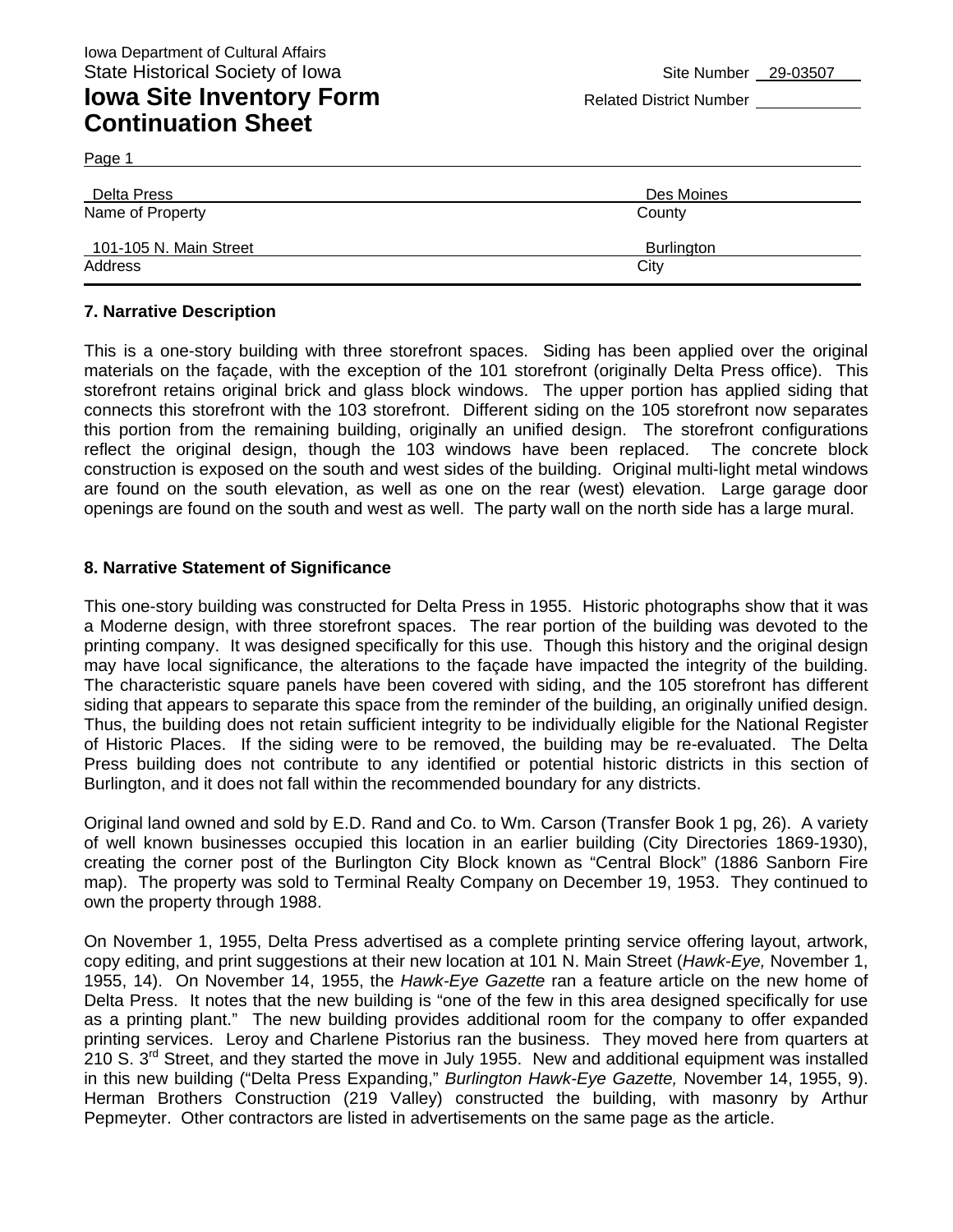Page 2

| Delta Press            | Des Moines |
|------------------------|------------|
| Name of Property       | County     |
| 101-105 N. Main Street | Burlington |
| Address                | City       |

The 1955 city directory lists Delta Press at 101 N. Main. There is no listing for 103, and Spiegel, Inc. is listed at 105. In 1957, Delta Press continued to be listed at 101, with Shamp Realty at 103 and Spiegel, Inc. at 105. Spiegel, Inc is listed as a mail order house, with Marilyn Stewart as manager. By 1960, 101 and 103 are listed as vacant, and Spiegel, Inc. continued to be at 105. Delta Press is then listed at 216 S. 3<sup>rd</sup> Street – printers, photo offset, job printing, direct mail advertisements, circulars, pamphlets, and art work. A number of other companies also operated from this large building. The 1963 city directory continues to list 101 and 103 as vacant, with Federal Discount Corporation, a loan company, moving into 105.

A later history of Craftsman Press notes: "In 1966, Harry Kuhlemeier, vice-president of manufacturing at Acres-Blackmar Co., purchased most of their printing equipment and founded Craftsman Press. In February of 1967, Delta Press was incorporated into Craftsman, and in August, Burlington Lithograph Co. was added. Most of the employees joined Craftsman, and many are still with the company. Much of the equipment from the other companies was also acquired. Over half of the printing was done directly from type by the letterpress method" (Craftsman Press ad, *Burlington Hawk-Eye,* July 3, 1983, 53). Craftsman Press was located at 203 N. 3rd Street (State #29-00092).

#### **9. Major Bibliographical References**

*Burlington Hawk-Eye,* various articles and dates. On microfilm at the Burlington Public Library.

City Directories, Burlington, Iowa, various dates. On microfiche at the Burlington Public Library

Sanborn Map Company. "Burlington, Iowa," Fire Insurance Maps. New York: Sanborn Map Company, 1931, 1952.

Transfer books, Des Moines County Auditor's Office, Burlington, Iowa

Vertical files, Burlington Public Library, Burlington, Iowa.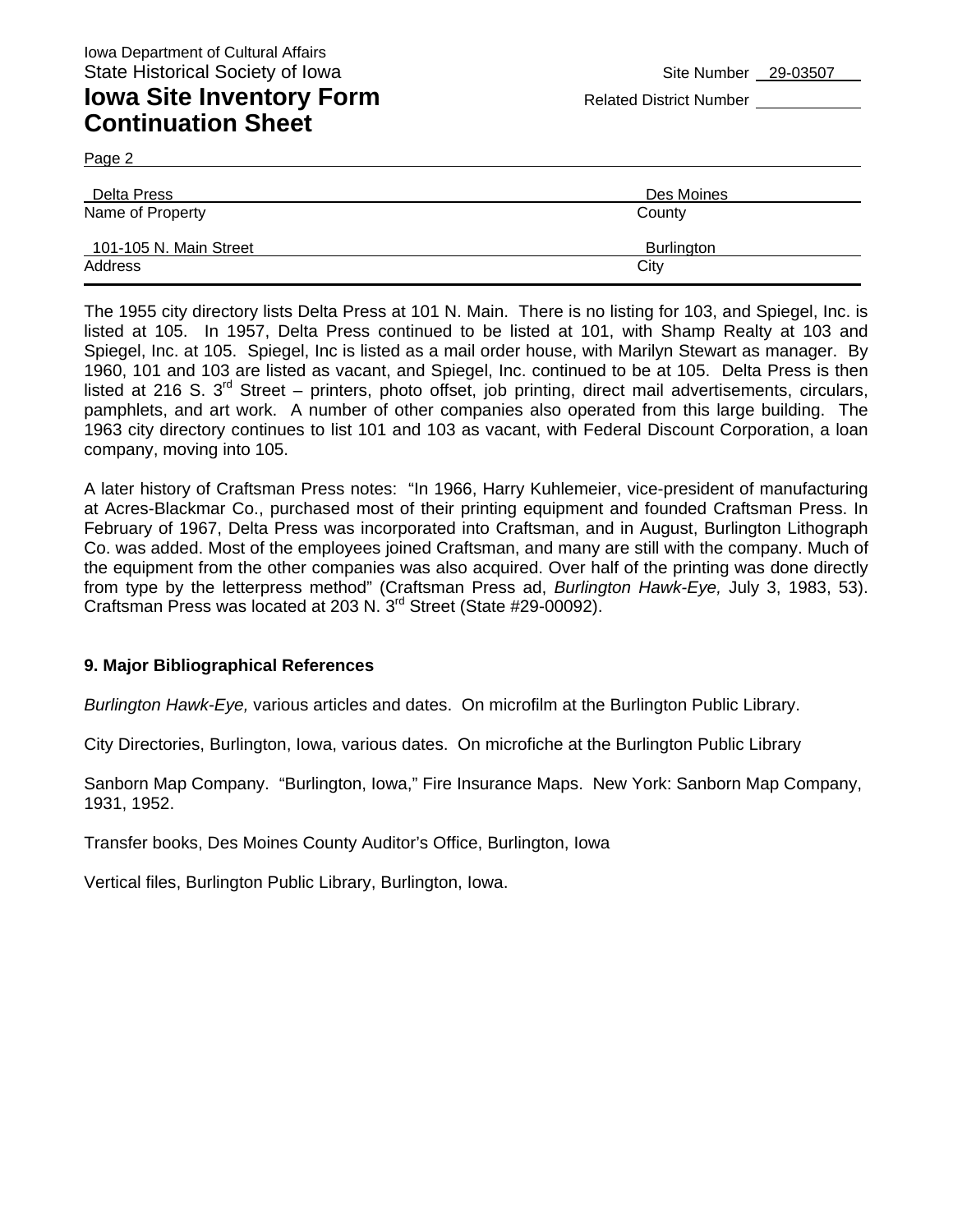# **Iowa Site Inventory Form** Related District Number **Related District Number Continuation Sheet**

Page 3

| Delta Press            | Des Moines |
|------------------------|------------|
| Name of Property       | County     |
| 101-105 N. Main Street | Burlington |
| Address                | City       |

## **Location map**



**Building plan (from assessor's website)** 

| 61<br>$12'$ HI  |  |
|-----------------|--|
| BLDG1<br>[7259] |  |
|                 |  |
|                 |  |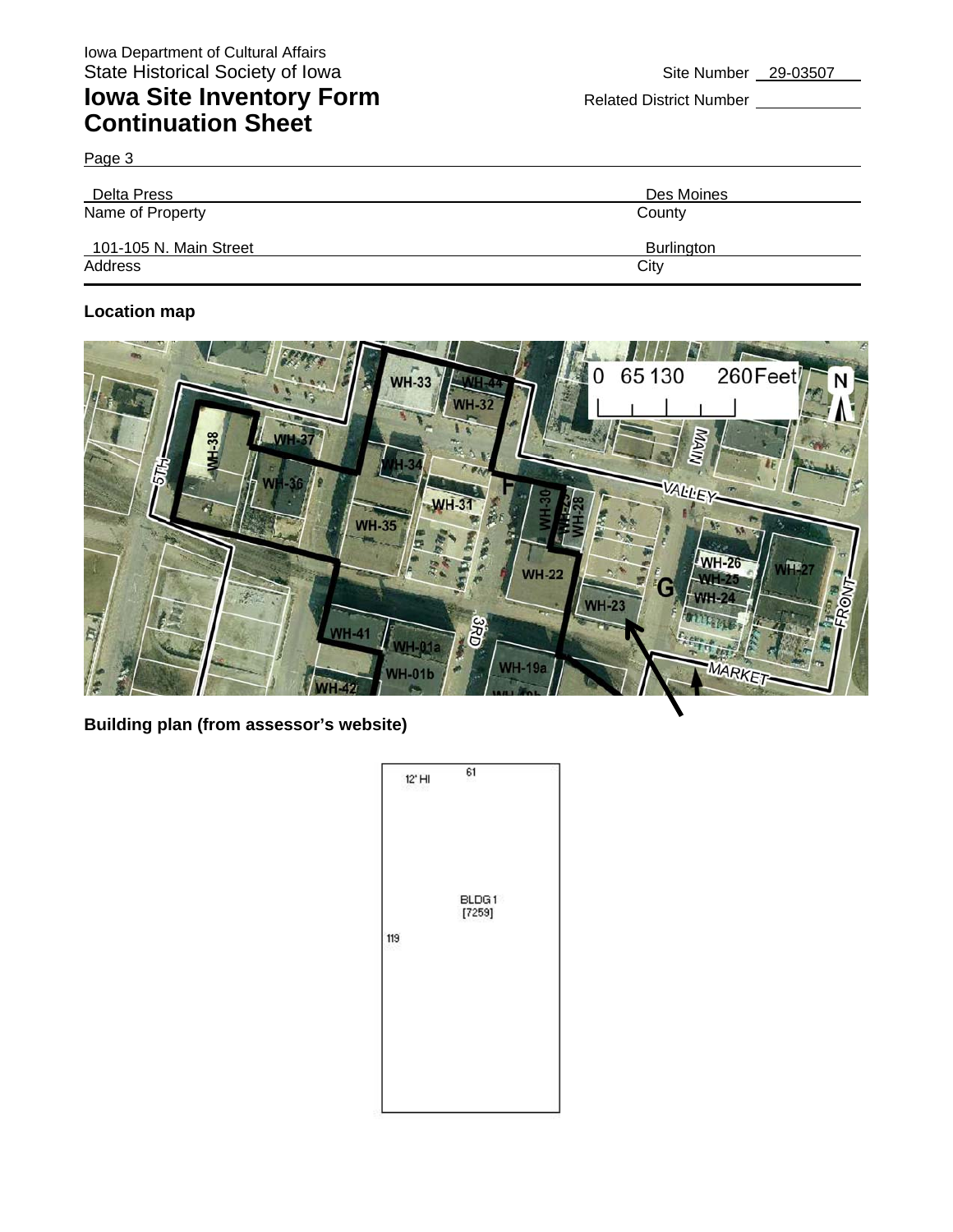Page 4

| Delta Press            | Des Moines        |
|------------------------|-------------------|
| Name of Property       | County            |
| 101-105 N. Main Street | <b>Burlington</b> |
| Address                | City              |

## **Historic photograph**



# Announcing the Completion of the LTA PRESS Bldg.

101 to 105 N. Main St.

Another Herman-built Building improving the face of Main Street

*Burlington Hawk-Eye Gazette,* **November 14, 1955, 9**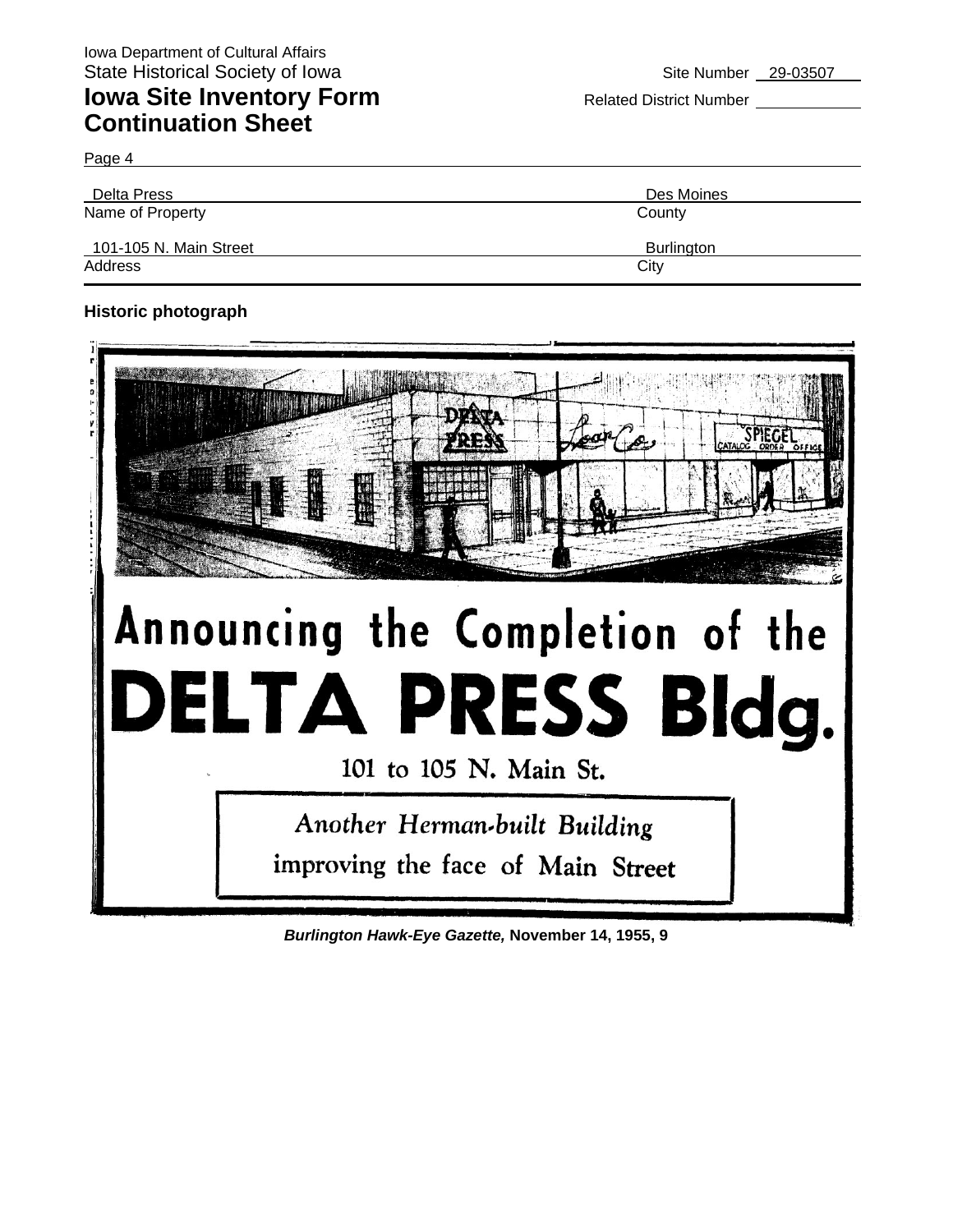Page 5

# **Iowa Site Inventory Form** Related District Number **Continuation Sheet**

| Delta Press            | Des Moines |
|------------------------|------------|
| Name of Property       | County     |
| 101-105 N. Main Street | Burlington |
| Address                | City       |

## **Photographs (digital images)**

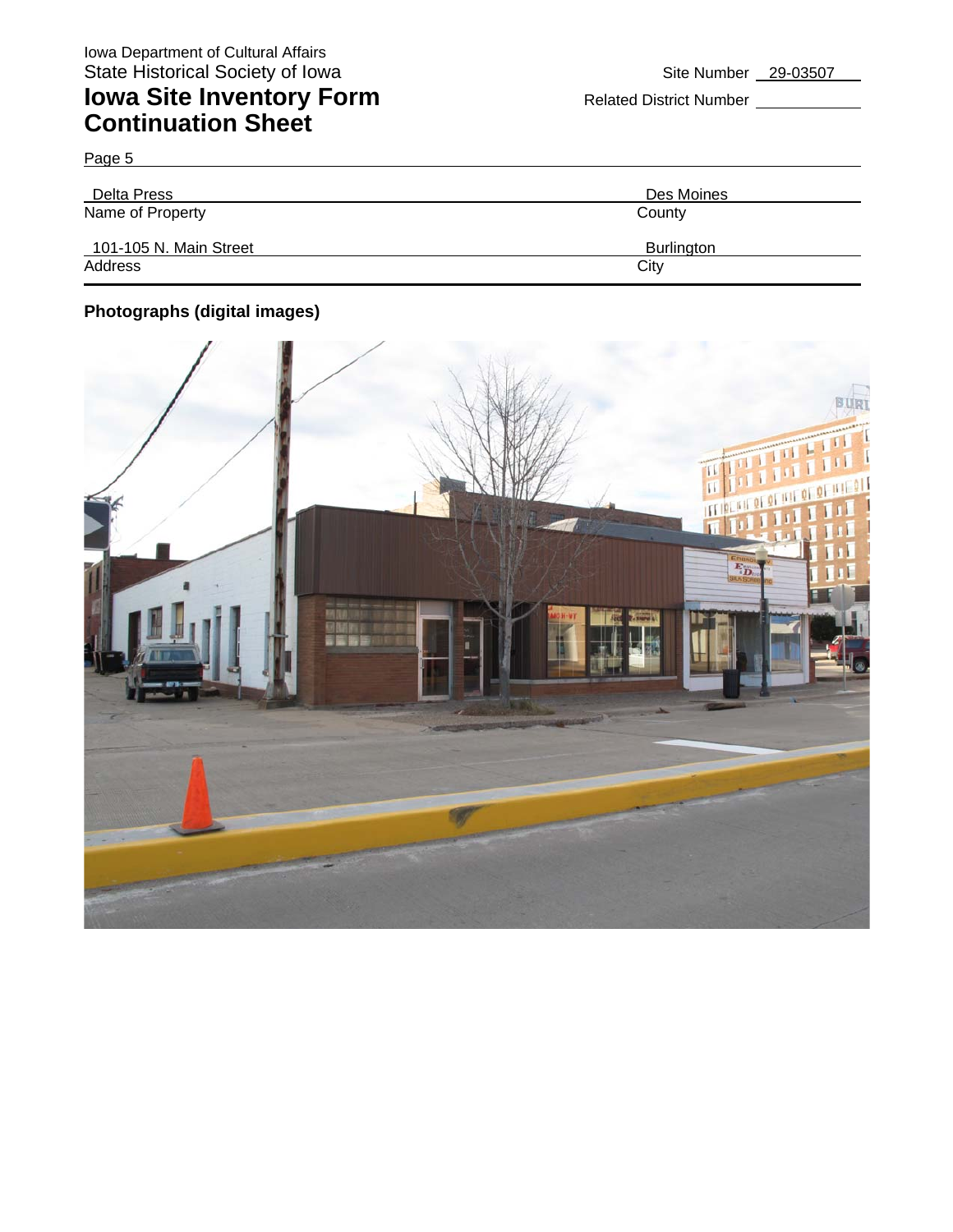Delta Press Des Moines Name of Property County 101-105 N. Main Street Burlington Burlington Address City **City Address** 



Page 6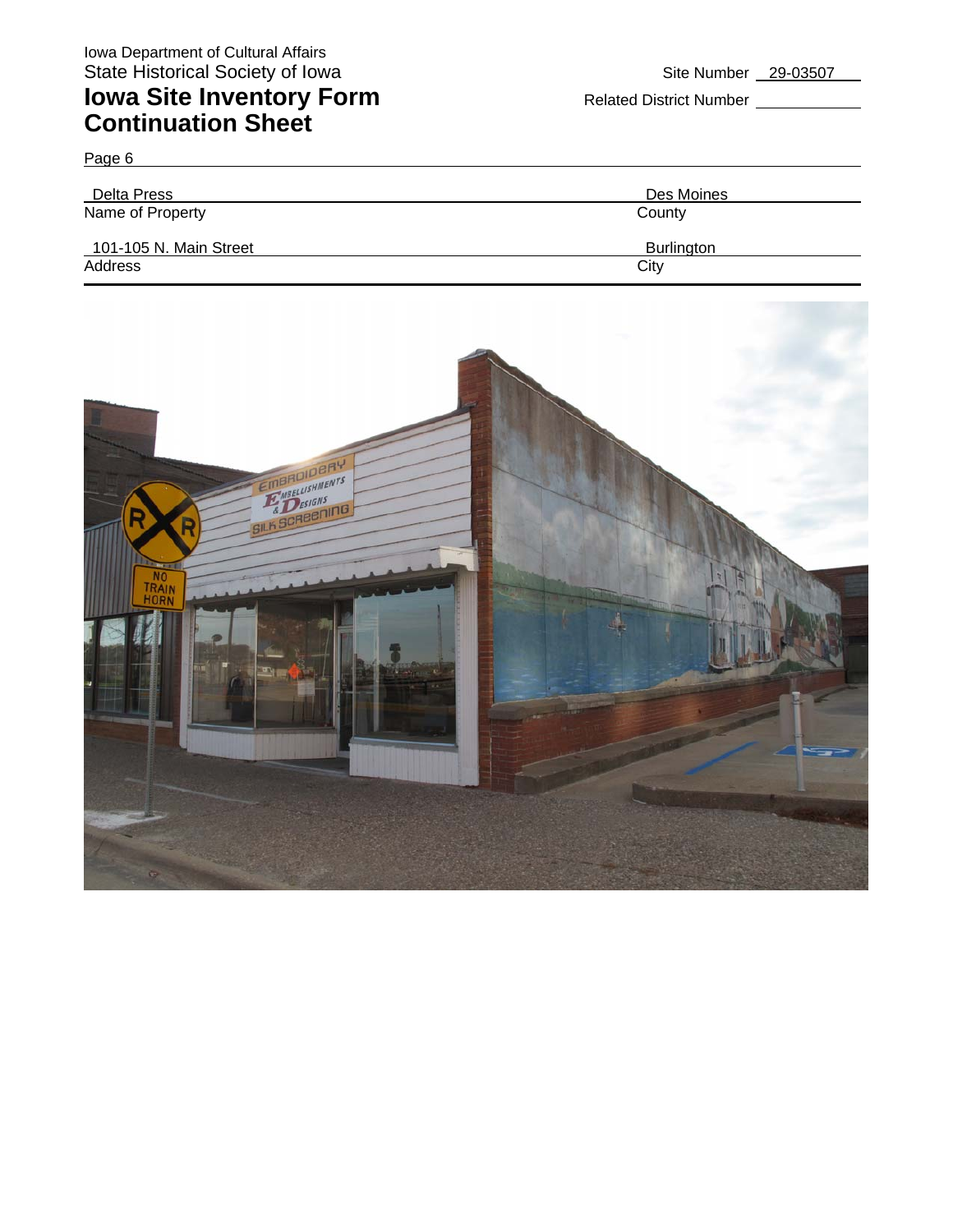Page 7

# **Iowa Site Inventory Form** Related District Number **Continuation Sheet**

|  | Site Number | 29-03507 |
|--|-------------|----------|
|--|-------------|----------|

| Delta Press            | Des Moines |
|------------------------|------------|
| Name of Property       | County     |
| 101-105 N. Main Street | Burlington |
| Address                | City       |